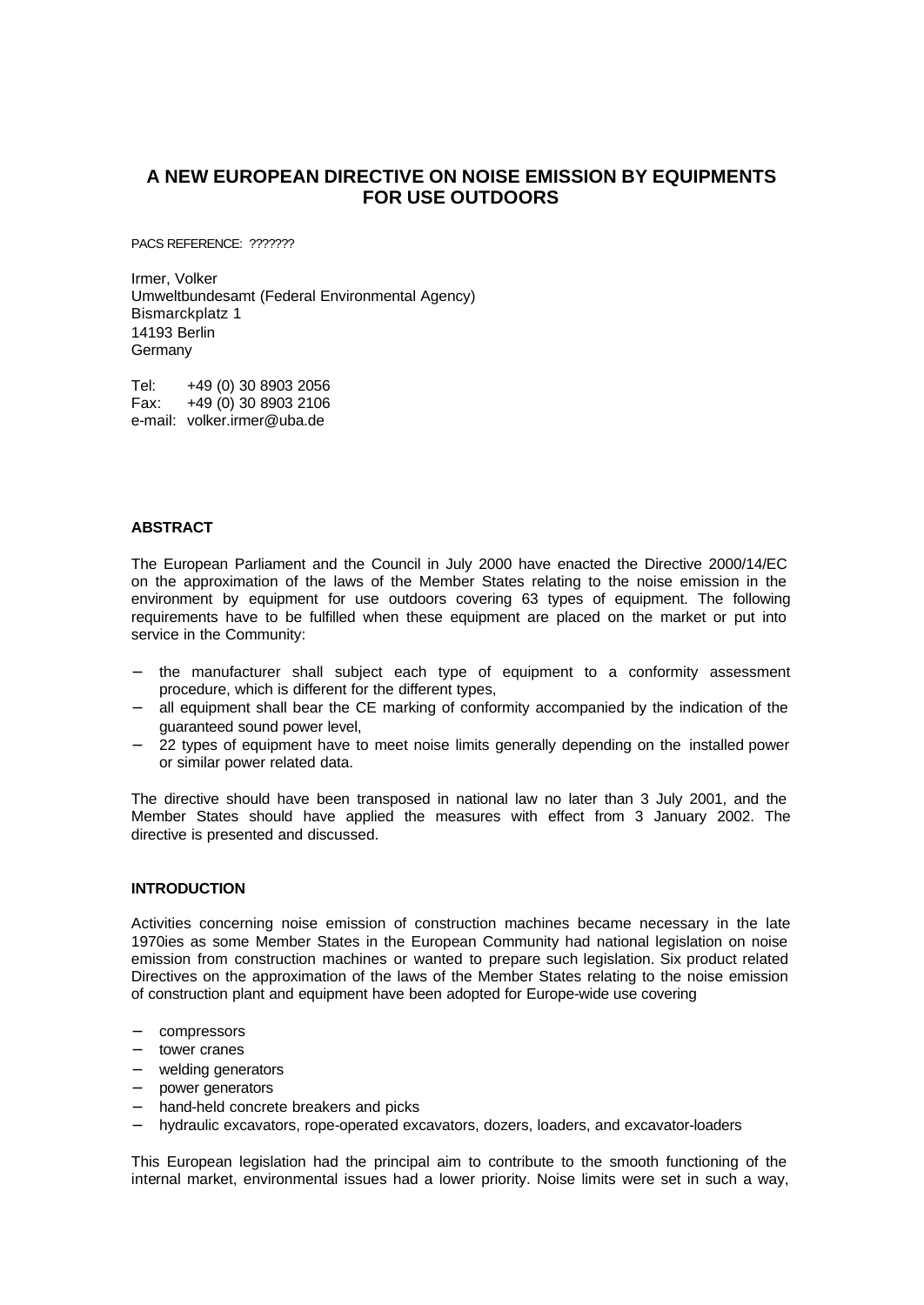that most of the products in the market were able to meet them and therefore only some products were excluded from the market.

### **THE "OUTDOOR – DIRECTIVE"**

The EU Green Paper on Future Noise Policy [1] stated that environmental noise was one of the main environmental problems in Europe. Around 20% of the EU's citizens were said to be exposed to noise levels that scientists and health experts consider unacceptable, at which most people become annoyed, sleep is said to be disturbed and health may be at risk. It recommended a double tracked approach based on protecting individuals exposed to noise and on the reduction of noise at source, respectively. In 1997 the European Parliament approved the general approach proposed in the Green Paper and requested that a Directive should be developed to amend and replace the existing legislation on construction machines preparing a Directive concerning outdoor equipment.

A proposal for such a directive has been discussed for more than three years (1995 – 1997) in the working group "Noise from construction plant and equipment" of the Directorate-General XI (Environment) of the European Commission. Members of this working group were experts of the Member States, experts from European manufacturer's associations and manufacturers. All interested parties had the opportunity – and some of them took it - to make their point of view clear in bilateral meetings with the Commission. Thus industry was involved of the process of legislation making from the very beginning.

During the discussion within the Commission all Directorates-General affected (e.g. "Industry" and "Small and Medium Enterprises") have been consulted. The result was the "Proposal of the Commission to the European Parliament and the Council" dated 18 February 1998.

It took another two years to pass the proposal through the European Parliament and the Council. The European Parliament in its first reading approved the proposal without any amendments. The Council, however, in its "Working party on economic questions" discussed the proposal in several meetings in detail and amended it in several points (especially concerning conformity assessment procedures). The directive in the first reading was adopted by the Council on 24 January 2000.

After all this, second reading in European Parliament and Council was only a formal act: as the Environment Committee of the European Parliament made no comments, Parliament agreed without dscussion and no further Council approval was needed. The Directive was approved on 8 May 2000 and entered into force on 3 July 2000 by publication in the Official Journal of the European Communities as Directive 2000/14/CE (the "outdoor directive") [2]. The directive had to be transposed in national legislation by the Member States by 3 July 2001, and the provisions of the directive had been to be applied by 3 January 2002.

Directive 2000/14/CE does not replace the European Machinery Directive (98/37/CE) [3] regulating security aspects of machines and amongst other things dealing with noise – mainly at the workstation. It is a "Specific Community Directive" in the sense of Art. 1 (4) of the Machinery Directive dealing with noise emission in the environment of a limited number of equipment.

# **PROVISIONS OF THE DIRECTIVE**

The provisions of the Directive are valid in that moment when equipment covered by the Directive is placed on the market or put into service in the European market. "Placing on the market" is the initial action of making a product available for the first time on the Community market, with a view to distribution or use in the Community (either for payment or free of charge). "Putting into service" takes place at the moment of first use within the Community by the end user. The provisions are not valid for equipment that have been in use in Europe. However, used products imported from third countries must meet the provisions of the Directives.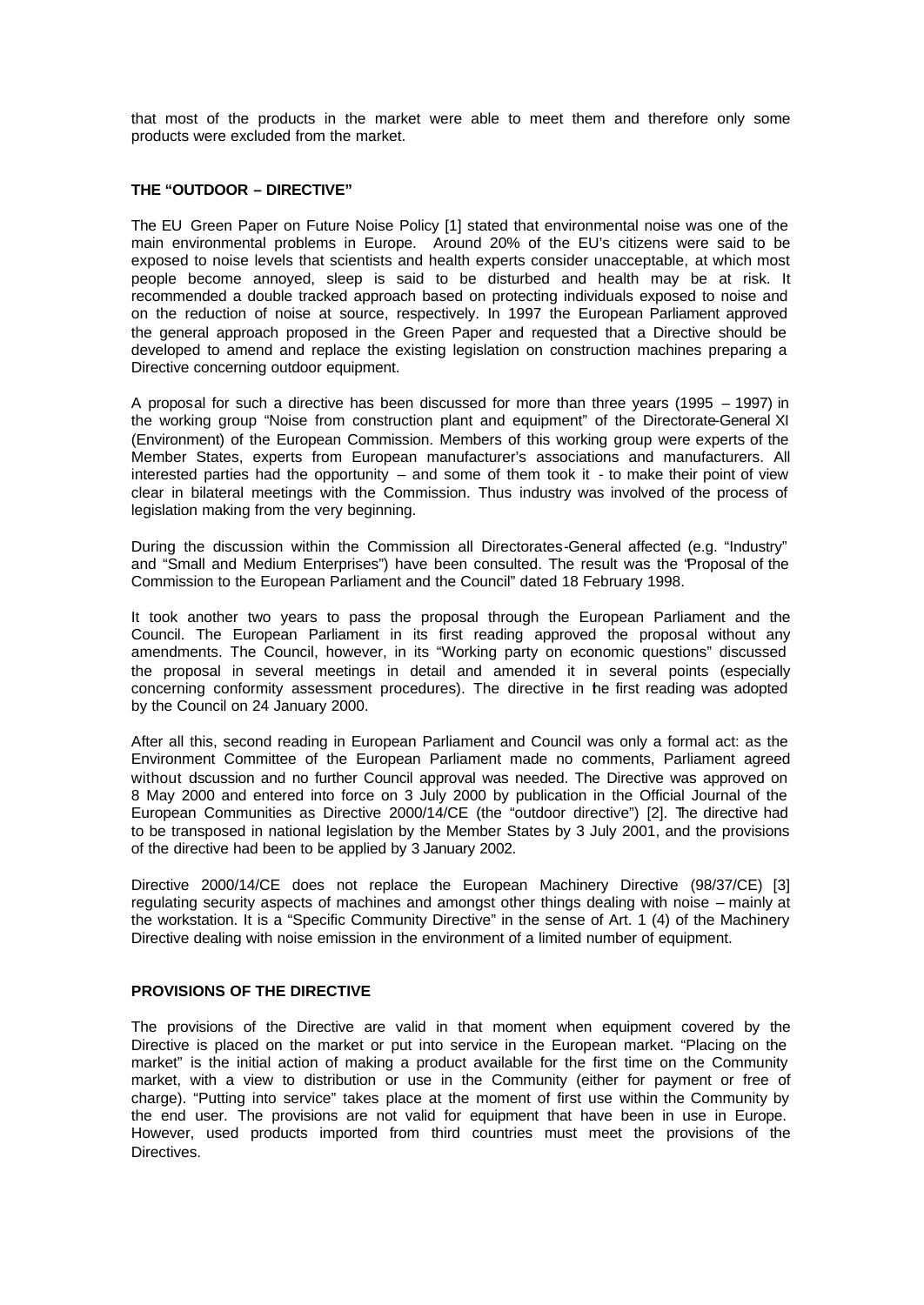The directive lays down obligations concerning 63 types of equipment produced for use outdoors. The types of equipment are listed in Art. 12 and 13, and there is a definition for all of them in Annex I of the Directive.

All types of equipment shall bear the CE marking of conformity (consisting of the initials "CE") which shall be accompanied by the indication of the guaranteed sound power level. "Guaranteed sound power level" means a sound power level (determined in accordance with the measurement methods laid down in Annex III) which includes the uncertainties due to production variation and measurement procedures and where the manufacturer confirms that according to the technical instruments applied and referred to in the technical documentation it is not exceeded.

22 of these types of equipment additionally have to meet "permissible sound power levels" (noise limits). There are two sets of noise limit values: the first one (stage I) to be met from 3 January 2002, the second one (stage II, about 3 dB(A) lower than stage I) from 3 January 2006. In most cases these noise limits in a certain range are linearly depending on the logarithm of a power related quantity P (installed power, electric power, mass of equipment):  $L<sub>limit</sub> = L<sub>base</sub> + B$  log P, where  $L<sub>base</sub>$  and B are characteristic numbers for the different equipment.

As noise emission values are strongly influenced by the measurement method used, the directive in Annex III lays down these measurement methods for each type of equipment covered. Annex III on the one hand contains general provisions (basic noise emission standards including number and coordinates of microphone positions, measuring distances, averaging of noise levels, test areas) valid for all types of equipment, on the other hand there are special operating conditions to be used during tests for each equipment.

Before placing on the market or putting into service any equipment the manufacturer shall subject each type of equipment to one of the conformity assessment procedures laid down in Annexes V to VIII:

- If the equipment is not subject to limits, that means if only labelling is required, manufacturers may use the "internal control of production" procedure. The manufacturer may do the measurements by himself or may engage a third party to do the measurements.
- For all equipment covered by noise limits the manufacturer has to involve a third party (so called notified body) which may either examine measurements made by the manufacturer (plausibility tests or in case of doubts measurements) or do these measurement by itself. In addition, the notified body supervises the production process concerning noise emission. This kind of assessment may not be applied if each product is tested individually or if the manufacturer runs a full quality assurance system.

Based on these measurements the manufacturer on his own responsibility (taking into account uncertainties by production and measurement) determines the sound power level he is able to guarantee, and indicates this value on his product in a visible, legible, and indelible form. These values given on the equipment are subject to verification by the notified bodies or other bodies appointed by the Member States in the frame of market surveillance. Manufacturers will have to label their equipment in such a way that they will pass verification tests with a high probability. It will be necessary that Member States lay down statistical procedures for the evaluation of labelled noise values and that manufacturers use international recognised and Europe-wide harmonised methods checking their production concerning noise. Indications which procedure may be used are given in EN ISO 4871:1996 [4] and the EN ISO 27574 series [5], respectively.

The manufacturer shall, in order to certify that an item of equipment is in conformity with the provisions of the Directive, draw up an EC declaration of conformity for each type of equipment manufactured. This declaration of conformity shall give the measured and the guaranteed noise emission value. The manufacturer shall send a copy of the EC declaration of conformity for each type of equipment to the responsible authority of the Member State where he resides and to the European Commission. The Commission shall collect and evaluate the data .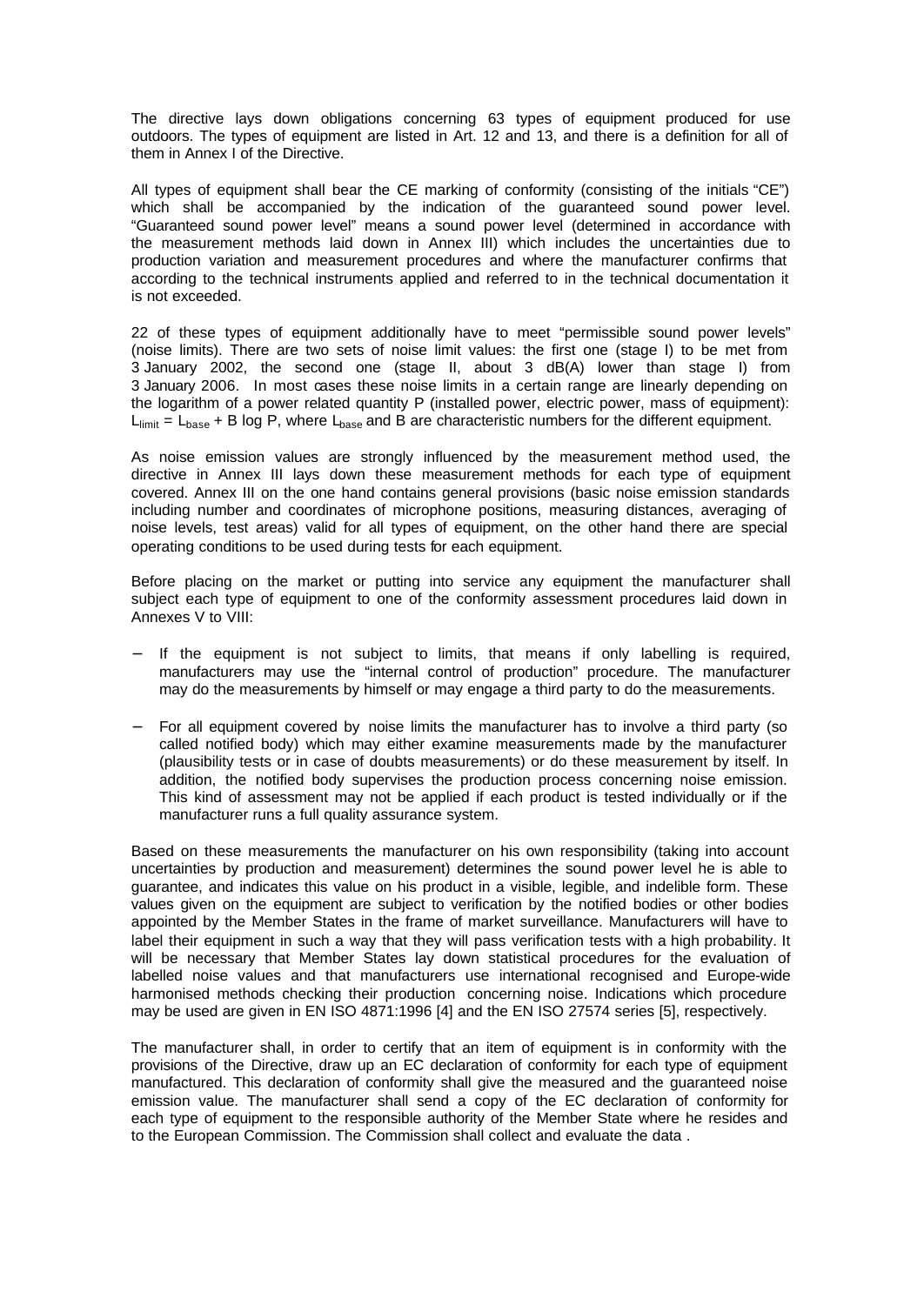Member States shall not prohibit, restrict or impede the placing on the market or putting into service of equipment which bears the EC marking and the indication of the guaranteed sound power level. On the other hand they shall take appropriate measures to ensure that equipment covered by the Directive may be placed on the market or put into service only if it conforms with the provisions of the Directive; this includes market surveillance measures.

Member States may regulate the use of equipment covered by the Directive in areas which they consider sensitive, including the possibility of restricting the working hours of the equipment.

Evaluating the Directive the Commission shall be assisted by a Committee which exchanges information and experiences concerning the implementation and practical application of the Directive and discusses matters of common interest in those fields. It shall also assist the Commission in the adaptation to technical progress of the Directive and give advice to the Commission concerning reports to be presented to the European Parliament and the Council.

# **CONSEQUENCES FOR THE MANUFACTURER OF "OUTDOOR EQUIPMENT"**

Manufacturers producing equipment which is mainly used outdoor in the future have to

- − Check whether their equipment is covered by the Outdoor Directive,
- − Check whether the equipment has only to be labelled or has to meet noise limits, additionally,
- Subject the equipment to an appropriate conformity assessment procedure,
- − Determine the noise emission using the measurement procedures of the Directive,
- − Determine the guaranteed sound power level,
- − Put the CE mark and the indication of the guaranteed sound power level on each item of equipment,
- − Draw up an EC declaration of conformity for each type of equipment and enclose a copy of the EC declaration of conformity to each product;
- − Send a copy of the EC declaration of conformity of each type of equipment to the responsible authority of the Member State and to the Commission.
- Evaluate their production concerning noise emission by statistical procedures in order to be sure that they will pass market surveillance test or tests made by their notified body.

### **CONSEQUENCES FOR THE CONSUMERS**

Consumers in the future will get better information on the noise emission by equipment used outdoors; there will be a better transparency of the market and the consumer will be able to look for low noise products. In the remote future the forces of the market will compel manufacturers to offer more and more low noise equipment. Noisy products will disappear from the market.

#### **GLOBAL CONSEQUENCES**

The provisions of the new directive lays down provision that have to be followed putting equipment on the European market. The European market with its 375 Million citizens is a very big and interesting one, and is not only served by European industry. The provisions of the Directive have to be met also by manufacturers from other continents, including Japan and the United States of America. However, only a few of these manufacturers are aware of the new European legislation, most of the others did not care about the legal development in Europe in the past and are now surprised to be confronted with legal requirements that ask them to meet certain noise limits. For them these requirements may be a big challenge because of the very short time they have to develop equipment which meets the limits.

The European Commission will continue in its progressive noise legislation. In the future problems may be avoided if manufacturers from outside Europe will from the very beginning observe European noise legislation and will actively and constructively take part in the